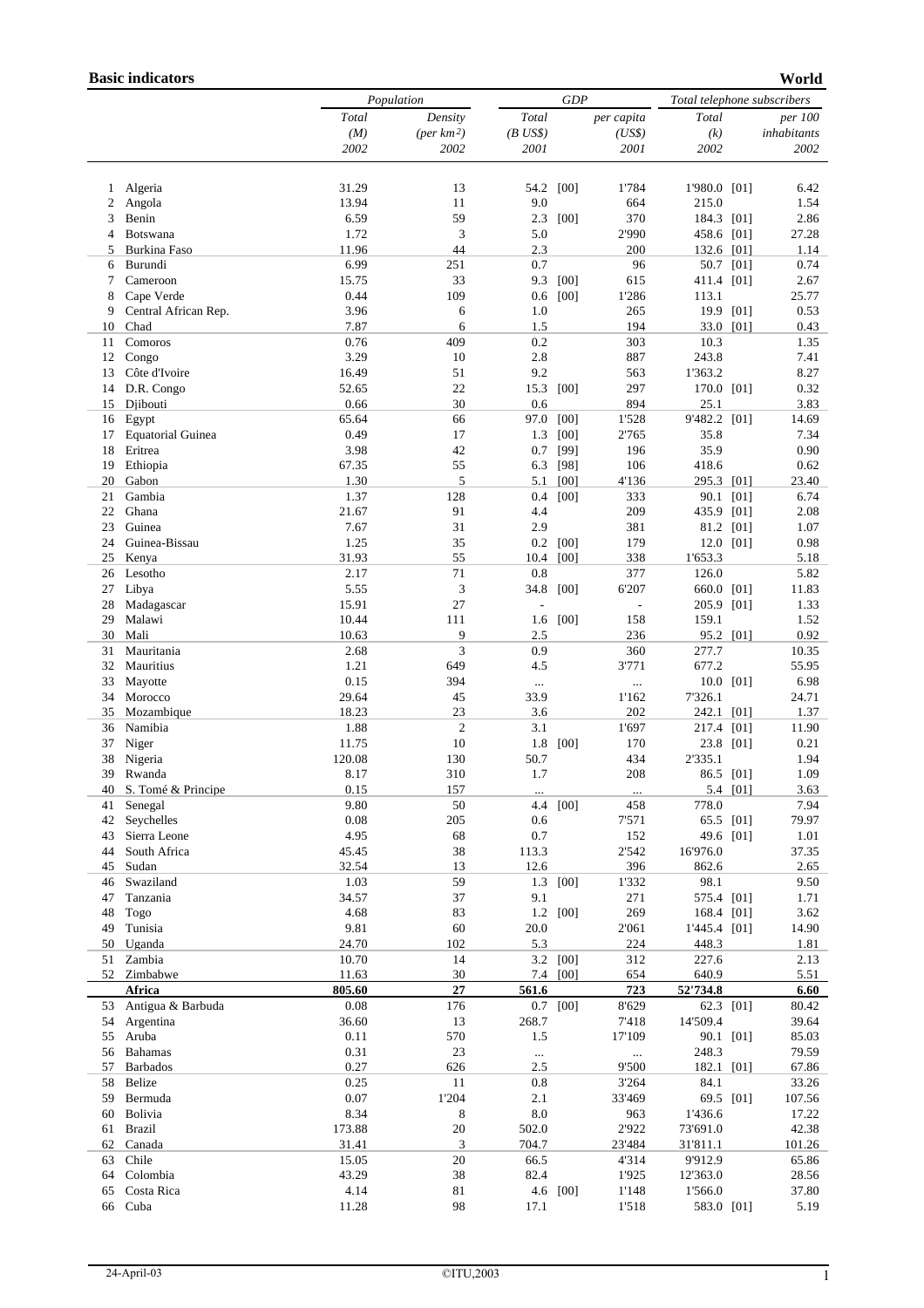|            |                                 |                        | Population            |                  |           | GDP             |                           |  | Total telephone subscribers |  |  |
|------------|---------------------------------|------------------------|-----------------------|------------------|-----------|-----------------|---------------------------|--|-----------------------------|--|--|
|            |                                 | $\operatorname{Total}$ | Density               | Total            |           | per capita      | Total                     |  | <i>per</i> 100              |  |  |
|            |                                 | (M)                    | $(\text{per km}^2)$   | $(B$ US\$)       |           | (US\$)          | (k)                       |  | inhabitants                 |  |  |
|            |                                 | 2002                   | 2002                  | 2001             |           | 2001            | 2002                      |  | 2002                        |  |  |
| 67         | Dominica                        | 0.08                   | 104                   | 0.3              | [00]      | 3'478           | 34.8                      |  | 44.57                       |  |  |
| 68         | Dominican Rep.                  | 8.71                   | 180                   | 21.2             |           | 2'447           | 2'225.2 [01]              |  | 25.67                       |  |  |
| 69         | Ecuador                         | 12.94                  | 28                    | 13.6             | [00]      | 1'076           | 2'987.0                   |  | 23.08                       |  |  |
| 70         | El Salvador                     | 6.46                   | 302                   | 13.7             |           | 2'147           | 1'556.5                   |  | 24.10                       |  |  |
| 71         | Grenada                         | 0.11                   | 307                   | 0.4              | [00]      | 4'348           | 41.1                      |  | 38.77                       |  |  |
| 72         | Guadeloupe                      | 0.46                   | 272                   | $\ldots$         |           | $\cdots$        | 502.5 [01]                |  | 109.24                      |  |  |
| 73         | Guatemala                       | 12.00                  | 110                   | 20.5             |           | 1'757           | 1'890.0 [01]              |  | 16.17                       |  |  |
| 74<br>75   | Guyana<br>Haiti                 | 0.88<br>8.30           | $\overline{4}$<br>299 | 0.7<br>3.5       | [00]      | 828<br>423      | 167.7<br>270.0            |  | 19.08<br>3.25               |  |  |
| 76         | Honduras                        | 6.71                   | 60                    | 6.4              |           | 980             | 649.0                     |  | 9.67                        |  |  |
| 77         | Jamaica                         | 2.62                   | 229                   | 7.8              |           | 2'994           | $1'167.1$ [01]            |  | 44.90                       |  |  |
| 78         | Martinique                      | 0.41                   | 368                   | 0.9              | [99]      | 2'296           | 458.1 [01]                |  | 114.53                      |  |  |
| 79         | Mexico                          | 101.88                 | 52                    | 574.2            | [00]      | 5'807           | 40'869.9                  |  | 40.12                       |  |  |
| 80         | Nicaragua                       | 5.37                   | 44                    | 2.4              | [00]      | 473             | 411.6                     |  | 7.66                        |  |  |
| 81         | Panama                          | 2.96                   | 38                    | 10.0             | [00]      | 3'529           | 851.9 [01]                |  | 29.38                       |  |  |
| 82         | Paraguay                        | 5.78                   | 14                    | 6.8              |           | 1'215           | 1'940.2                   |  | 33.56                       |  |  |
| 83         | Peru                            | 26.75                  | 21                    | 54.0             |           | 2'071           | 3'567.3 [01]              |  | 13.67                       |  |  |
| 84         | Puerto Rico                     | 3.86                   | 431                   | 44.2             |           | 11'519          | 2'540.6 [01]              |  | 66.20                       |  |  |
| 85         | St. Kitts and Nevis             | 0.05                   | 180                   | 0.3              | [00]      | 7'282           | 28.5                      |  | 60.64                       |  |  |
| 86         | St. Vincent                     | 0.12                   | 301                   | 0.3              | [00]      | 3'015           | 33.6 [01]                 |  | 29.19                       |  |  |
| 87         | Suriname                        | 0.45                   | 3                     | 0.8              | [98]      | 1'921           | 164.4 [01]                |  | 37.36                       |  |  |
| 88         | Trinidad & Tobago               | 1.30                   | 254                   | 7.7              | [00]      | 5'951           | 687.0                     |  | 52.78                       |  |  |
| 89<br>90   | <b>United States</b><br>Uruguay | 288.37<br>3.38         | 31<br>18              | 10'208.1<br>18.7 |           | 35'843<br>5'554 | 330'766.8<br>1'470.9 [01] |  | 114.70<br>43.76             |  |  |
| 91         | Venezuela                       | 25.30                  | 28                    | 121.3            | [00]      | 5'017           | 9'305.3                   |  | 36.78                       |  |  |
|            | 92 Virgin Islands (US)          | 0.11                   | 319                   |                  |           |                 | 110.4 [01]                |  | 101.01                      |  |  |
|            | <b>Americas</b>                 | 850.41                 | 21                    | 12'799.6         |           | 15'323          | 551'306.9                 |  | 64.92                       |  |  |
| 93         | Armenia                         | 3.80                   | 127                   | 2.1              |           | 558             | 557.0 [01]                |  | 14.65                       |  |  |
| 94         | Azerbaijan                      | 8.15                   | 94                    | 4.0              | [00]      | 514             | 1'859.2                   |  | 22.82                       |  |  |
| 95         | Bahrain                         | 0.67                   | 941                   | 7.9              |           | 12'068          | 564.4                     |  | 84.64                       |  |  |
| 96         | Bangladesh                      | 133.13                 | 925                   | 45.4             |           | 346             | 1'757.0                   |  | 1.32                        |  |  |
| 97         | Bhutan                          | 0.69                   | 15                    | 0.5              | [00]      | 734             | 19.6                      |  | 2.84                        |  |  |
| 98         | Brunei Darussalam               | 0.35                   | 61                    | 4.3              |           | 12'447          | 225.4 [01]                |  | 65.92                       |  |  |
| 99         | Cambodia                        | 13.79                  | 76                    | 3.4              |           | 254             | 257.0 [01]                |  | 1.91                        |  |  |
| 100        | China                           | 1'284.53               | 134                   | 1'191.0          |           | 907             | 421'040.0                 |  | 32.78                       |  |  |
| 101<br>102 | Georgia                         | 4.93<br>6.77           | 71<br>6'378           | 3.2<br>164.0     |           | 643<br>24'383   | 1'152.1                   |  | 23.35<br>149.72             |  |  |
| 103        | Hongkong, China<br>India        | 1'041.85               | 329                   | 464.6 [00]       |           | 459             | 10'140.5<br>54'107.6      |  | 5.19                        |  |  |
| 104        | Indonesia                       | 212.11                 | 111                   | 145.3            |           | 695             | 19'332.6                  |  | 9.11                        |  |  |
|            | 105 Iran (I.R.)                 | 65.55                  | $40\,$                | 379.6            |           | 5'876           | 12'983.9 [01]             |  | 20.10                       |  |  |
|            | 106 Israel                      | 6.64                   | 300                   | 111.7            |           | 17'160          | 9'434.0                   |  | 142.17                      |  |  |
| 107        | Japan                           | 127.32                 | 337                   | 4'143.8          |           | 32'554          | 149'386.2 [01]            |  | 117.36                      |  |  |
| 108        | Jordan                          | 5.33                   | 56                    | $8.8\,$          |           | 1'701           | 1'534.0 [01]              |  | 29.60                       |  |  |
| 109        | Kazakhstan                      | 15.97                  | 6                     | 22.1             |           | 1'370           | 2'521.6 [01]              |  | 15.67                       |  |  |
| 110        | Korea (Rep.)                    | 47.60                  | 484                   | 422.2            |           | 9'023           | 55'599.0                  |  | 116.80                      |  |  |
| 111        | Kuwait                          | 2.36                   | 97                    | 32.4             |           | 14'260          | 1'350.3 [01]              |  | 59.36                       |  |  |
| 112        | Kyrgyzstan                      | 5.09                   | 26                    | 1.5              |           | 306             | 447.9                     |  | 8.79                        |  |  |
| 113        | Lao P.D.R.                      | 5.53                   | 23                    | 1.7              |           | 324             | 117.1                     |  | 2.12                        |  |  |
| 114<br>115 | Lebanon<br>Macao, China         | 3.42<br>0.44           | 328<br>18'391         | 16.7<br>$6.2\,$  |           | 4'988<br>13'838 | 1'453.9<br>452.2          |  | 42.58<br>103.32             |  |  |
| 116        | Malaysia                        | 24.37                  | 73                    | 88.0             |           | 3'700           | 12'187.0 [01]             |  | 51.21                       |  |  |
| 117        | Maldives                        | 0.28                   | 936                   | 0.5              |           | 1'905           | 70.5                      |  | 25.29                       |  |  |
| 118        | Mongolia                        | 2.43                   | $\overline{c}$        | 1.1              |           | 439             | 319.3 [01]                |  | 13.30                       |  |  |
| 119        | Myanmar                         | 48.98                  | 72                    | 7.1              | [00]      | 148             | 309.0 [01]                |  | 0.64                        |  |  |
| 120        | Nepal                           | 23.20                  | 164                   | 5.5              |           | 241             | 349.6                     |  | 1.51                        |  |  |
| 121        | Oman                            | 2.71                   | 10                    | 20.1             | [00]      | 7'903           | 559.8 [01]                |  | 21.34                       |  |  |
| 122        | Pakistan                        | 148.78                 | 185                   | 56.1             |           | 387             | 4'193.0 [01]              |  | 2.89                        |  |  |
| 123        | Palestine                       | 3.46                   | 574                   | $\cdots$         |           |                 | 618.5                     |  | 17.90                       |  |  |
| 124        | Philippines                     | 79.98                  | 267                   | 71.4             |           | 913             | 17'555.2                  |  | 21.95                       |  |  |
| 125        | Qatar                           | 0.61                   | 53                    | 16.5 [00]        |           | 27'494          | 443.2                     |  | 72.66                       |  |  |
| 126        | Saudi Arabia                    | 23.06                  | 10                    | 186.2            |           | 8'343           | 5'761.6 [01]              |  | 25.81                       |  |  |
| 127        | Singapore                       | 4.16                   | 6'099                 | 85.7             |           | 20'752          | 5'225.3                   |  | 125.50                      |  |  |
| 128        | Sri Lanka                       | 18.95                  | 289                   | 15.7             |           | 836             | 1'814.7                   |  | 9.58                        |  |  |
| 129        | Syria                           | 17.04                  | 92                    |                  | 19.2 [00] | 1'185           | 1'910.0 [01]              |  | 11.50                       |  |  |
| 130<br>131 | Taiwan, China<br>Tajikistan     | 22.46<br>6.38          | 624<br>45             | 281.3<br>$0.8\,$ |           | 12'553<br>129   | 37'004.8<br>245.9         |  | 164.78<br>3.86              |  |  |
| 132        | Thailand                        | 61.89                  | 120                   | 114.8            |           | 1'874           | 13'592.5 [01]             |  | 22.19                       |  |  |
|            |                                 |                        |                       |                  |           |                 |                           |  |                             |  |  |